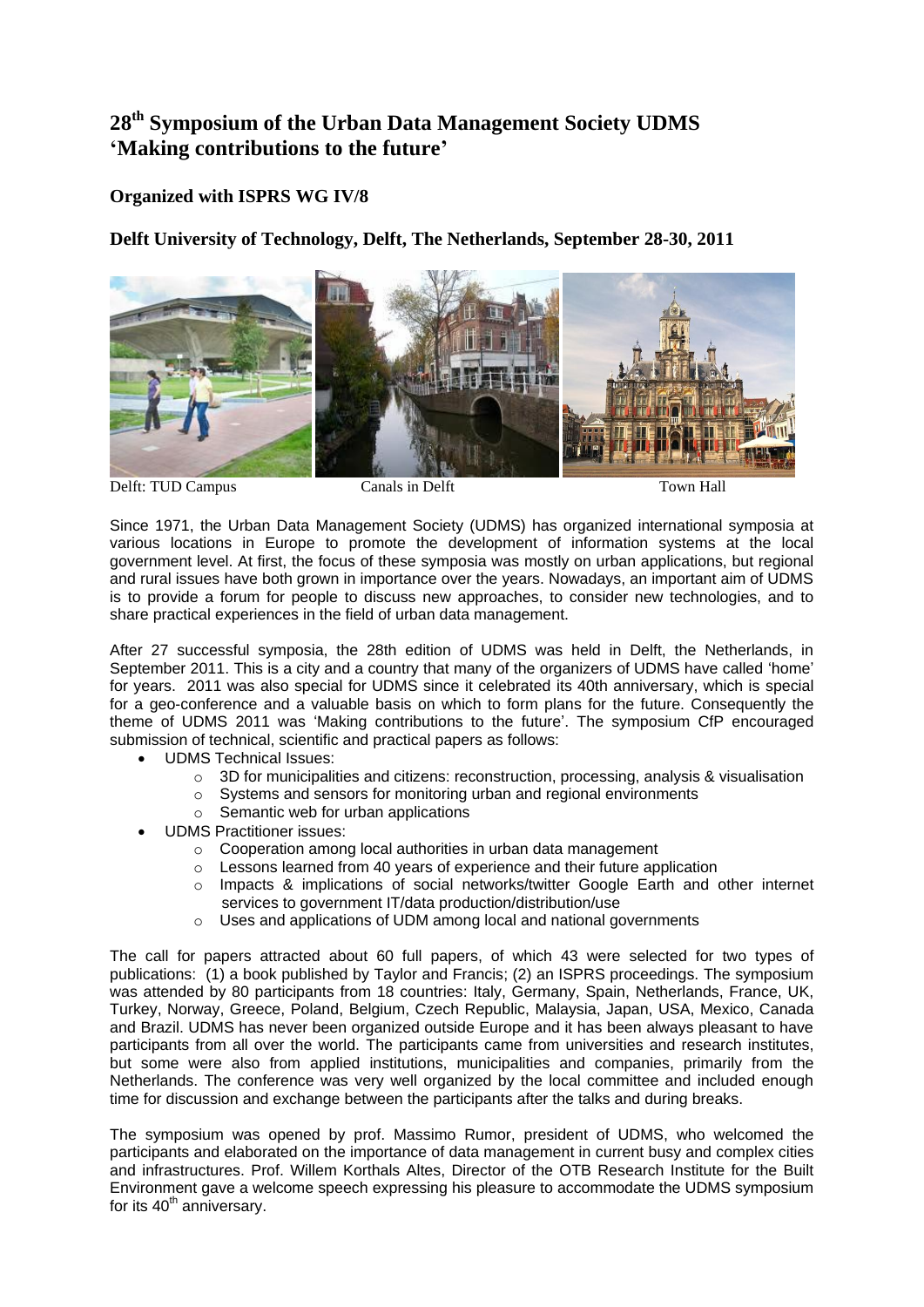The symposium started with a keynote 'Question of Scale, Data, Models, Design, Theory and Prediction' given by Mike Batty, Bartlett Professor of Planning, UCL, Director, CASA. Mike Batty gave the necessity of reconsidering modelling in GI-Science and explained models with their definition, types and principles. He also exemplified these issues with some projects and predicted the impact of rethinking modelling in Geospatial field. After this very interesting presentation the sessions were opened. As usual the symposium had only two parallel sessions, which give the possibility to make very well focussed sessions allowing enough time for discussion and exchange between the participants after the talks and during breaks. The first day the two parallel topics of the symposium were '3D data modelling and applications' and 'Data management for the local governments'. The second day started with a keynote of Louis Smit, the manager of the Geo Information Department of the City of Rotterdam. He discussed the role of 3D geo-information in his city, the 3D models that the city has and their use in different applications. He announced that the LOD2 of the buildings of the City of Rotterdam are freely available for download for everyone. The major themes of the second day were 'Data and generalisation' and 'Environmental monitoring and assessment'. In the afternoon a dynamic municipal session was organised. The third day was devoted to two short sessions on 'Remote sensing for urban applications' and 'Data and generalisation'. The third keynote speech was given by Ursula Eicker, head of the Centre for Sustainable Energy Technology at Stuttgart University, Germany. The topic was 'Energy Efficient Cities – simulating energy demand and energy production using 3D city models'. She, taking CityGML as an example, illustrated assessment of energy demand and production computation by employing 3D City Models, which yields promising results. The symposium was closed by prof. Peter van Oosterom and prof. Massimo Rumor.

As in previous editions of UDMS, the third dimension was one of the most import topics, and several very interesting papers were presented. They all confirmed that the use of 3D GIS for urban and regional planning is a growing trend that can be observed by the increasing number of tools available (for example CityGML) and by the increasing number of conferences and workshops dedicated to 3D. For example, the attention was drawn to a correct and unambiguous definitions of a 3D cadastral objects arguing that property rights are gradually replaced by complex 3D spatial definitions, but ambiguity in the definition of a property can lead to expensive legal disputes. Several papers discussed the potential of Building Information Models (BIM) in urban data management. BIMs are increasingly used in construction and design and can be successfully integrated with GIS models, which offers new opportunities for urban management. A number of papers addressed different aspects of indoor navigation: extending the tagging schema of Open Street Map for indoor environments; a 3D data model to support individual traveller routing when using public transport, and to consider specific preferences and constraints for the pedestrian part of the journey (mostly indoor); and a framework for indoor navigation of rescuers. Different approach for 3D modelling of architectural heritage or for building efficiency were also presented and discussed.

Data management and information sharing with citizens has been always discussed during UDMS events. Although the focus might be different, e.g. public participation systems, spatial information infrastructures, e-governments or standards for exchange of information, the purpose remains the same, i.e. supporting local governments and informing citizens with the ultimate goal to ensure sustainable development. This year several papers addressed such issues. The project Plan4all was presented, which aims at establishing a European network of public and private organizations involved in spatial planning and regional development. Several papers discussed the importance of volunteers to collect geographic information and options to integrate it with spatial data infrastructures or for urban design intervention and transportation safety. Several papers addressed issues related to improving the dialog with the citizens and engage them in the governing process by applying a systematic approach to collection, reuse and sharing of data and information. All papers recognize the increased importance of Internet tools and community sites for exchange of information.

The role of geo-information in environmental monitoring and assessment is progressively increasing. A number of papers illustrated this trend by presenting different applications of use of urban data to monitor and analyze urban processes and phenomena. Few papers focused on Urban Heat Islands, which have impact on the quality of life and energy consumption in urban settlements. They presented either a methodology for data measurement and estimation to define relationships between factors that play a role in this phenomena or management of information. An other paper presented an interesting study on the effects of population growth in Athens. The research reveals that there is lack of open spaces and green areas, although the city can be considered sustainable in terms of transportation. Vulnerability issues were also discussed including forestry fire protection models and 3D models for crime analysis. A very interesting paper illustrated a more general approach of